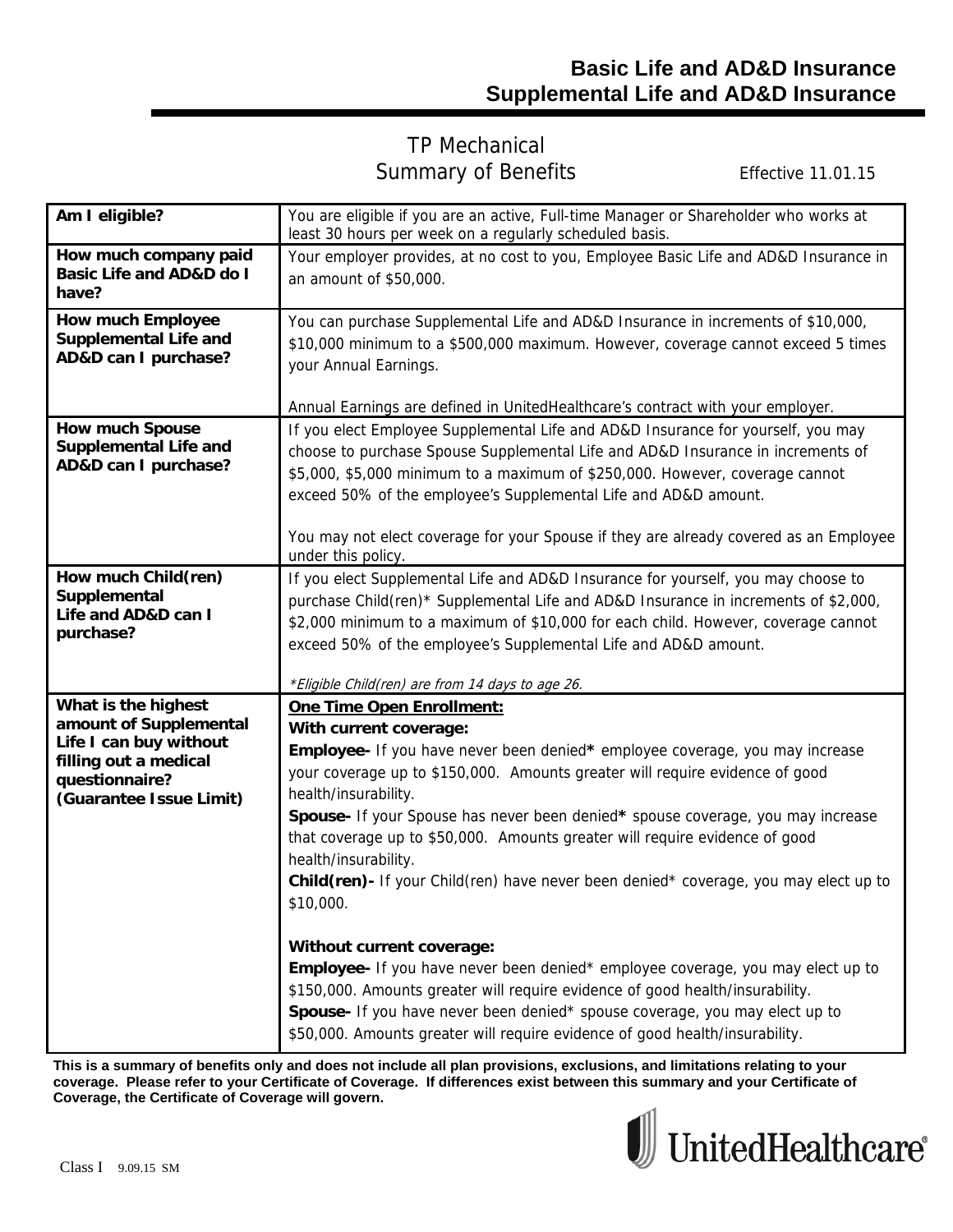# TP Mechanical Summary of Benefits Effective 11.01.15

| What is the highest<br>amount of Supplemental<br>Life I can buy without<br>filling out a medical<br>questionnaire?<br>(Guarantee Issue Limit)<br>(Continued) | <b>Child(ren)</b> If your Child(ren) have never been denied* child coverage, you may elect<br>up to \$10,000.<br>* Evidence of Good Health/Insurability is required for any requested amount for anyone<br>previously denied coverage.<br><b>New Hire, First Time Eligible:</b><br><b>Employee-</b> You may elect up to the lesser of 5 times your Basic Annual Earnings or<br>\$150,000. Amounts greater will require evidence of good health/insurability.<br>Spouse- You may elect up to \$50,000. Amounts greater will require evidence of good<br>health/insurability.<br>Child(ren) - You may elect up to \$10,000.                                                                                                       |
|--------------------------------------------------------------------------------------------------------------------------------------------------------------|---------------------------------------------------------------------------------------------------------------------------------------------------------------------------------------------------------------------------------------------------------------------------------------------------------------------------------------------------------------------------------------------------------------------------------------------------------------------------------------------------------------------------------------------------------------------------------------------------------------------------------------------------------------------------------------------------------------------------------|
|                                                                                                                                                              | Late Entrant (did not enroll within 31 days of eligibility):<br>For Employee and Spouse coverage, evidence of good health/insurability is required for<br>any requested amount.                                                                                                                                                                                                                                                                                                                                                                                                                                                                                                                                                 |
| <b>What does Basic AD&amp;D</b><br>provide me?                                                                                                               | Accidental Death & Dismemberment (AD&D) provides benefits due to certain injuries or<br>death from an accident.* The covered injuries or death can occur up to 180 days after<br>the accident. The AD&D Insurance pays certain percentages of the benefit amount<br>based on the injury sustained. Refer to the certificate of coverage for the complete<br>AD&D Benefit schedule. Coverage includes 10% additional benefit to a maximum of<br>\$10,000 for use of Seatbelt only or 10% additional benefit to a maximum of \$20,000 for<br>use of Seatbelt and Air Bag for loss of life.<br>Your total benefit for all losses due to the same accident will not be more than 100% of<br>the amount of coverage provided to you. |
| What is a beneficiary?                                                                                                                                       | *Some state variations may apply.<br>Your beneficiary is a person (or persons) or legal entity (entities) who receives a benefit<br>payment if you die while you are covered under the policy. You, as the employee, must<br>select your beneficiary when you complete your enrollment application; your selection is<br>legally binding. You are automatically the beneficiary for any Spouse or Child(ren)<br>coverage.                                                                                                                                                                                                                                                                                                       |
| Are any resources available<br>for beneficiaries?                                                                                                            | Beneficiary Services: Provides beneficiaries with services for grief consultation,<br>financial/legal assistance and referral to community resources. For more information,<br>call 866-302-4480. See below for more details.                                                                                                                                                                                                                                                                                                                                                                                                                                                                                                   |
| Are there other limitations<br>to enrollment?                                                                                                                | You must be Actively at Work with your employer on the day your coverage takes<br>effect.<br>This coverage, like most group benefit insurance, requires that a certain percentage of<br>eligible employees participate. If that group participation minimum is not met, the                                                                                                                                                                                                                                                                                                                                                                                                                                                     |

**This is a summary of benefits only and does not include all plan provisions, exclusions, and limitations relating to your coverage. Please refer to your Certificate of Coverage. If differences exist between this summary and your Certificate of Coverage, the Certificate of Coverage will govern.** 

insurance coverage that you have elected may not be in effect.

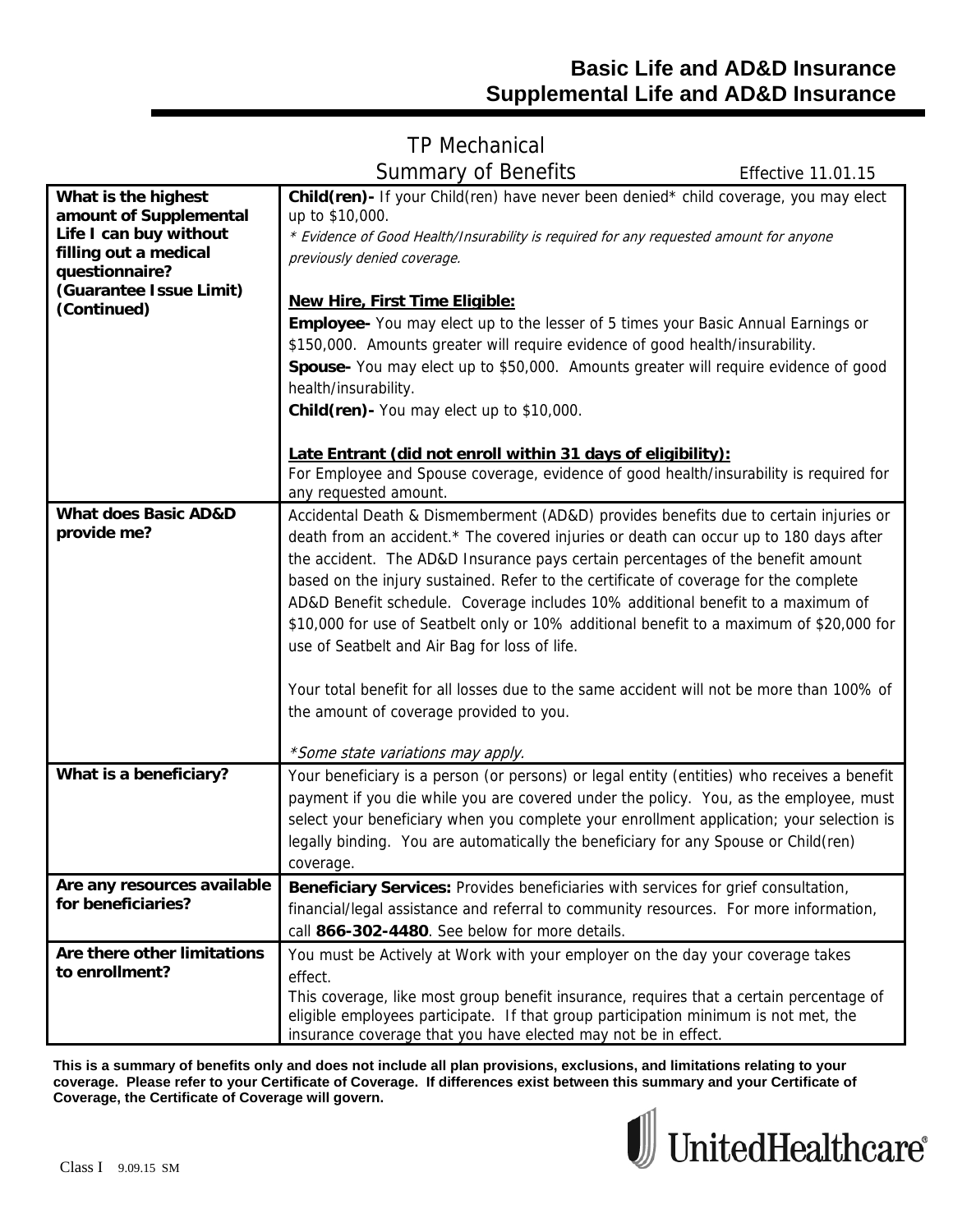## TP Mechanical Summary of Benefits Effective 11.01.15

| Does my coverage reduce<br>as I get older?                                   | Employee Basic Life and AD&D and Supplemental Life and AD&D coverage reduces to<br>65% of the face amount at age 70; to 45% of the original amount at age 75.<br>Spouse Supplemental Life and AD&D coverage reduces the same as the employee's.<br>All coverage terminates upon employee's retirement.                                                                                                                                                                                                                                                                                                                                                                                                                                                                                                                                                                                                                                                                                                         |  |  |  |
|------------------------------------------------------------------------------|----------------------------------------------------------------------------------------------------------------------------------------------------------------------------------------------------------------------------------------------------------------------------------------------------------------------------------------------------------------------------------------------------------------------------------------------------------------------------------------------------------------------------------------------------------------------------------------------------------------------------------------------------------------------------------------------------------------------------------------------------------------------------------------------------------------------------------------------------------------------------------------------------------------------------------------------------------------------------------------------------------------|--|--|--|
| Do I still pay my Life<br><b>Insurance premiums if I</b><br>become disabled? | If you become totally disabled before age 60 and your disability lasts for at least 9<br>months, your Employee Supplemental Life Insurance premium may be waived.                                                                                                                                                                                                                                                                                                                                                                                                                                                                                                                                                                                                                                                                                                                                                                                                                                              |  |  |  |
| <b>What is Accelerated Death</b><br>Benefit?                                 | If you are diagnosed as terminally ill with a 12 month or less life expectancy, you may<br>receive payment of a portion of your Life Insurance. The remaining amount of your Life<br>Insurance would be paid to your beneficiary when you die.                                                                                                                                                                                                                                                                                                                                                                                                                                                                                                                                                                                                                                                                                                                                                                 |  |  |  |
| Can I keep my Life<br>coverage if I leave my<br>employer?                    | Yes, subject to the contract, you have the option of:<br>Converting your group Life coverage to your own individual policy (policies).<br>If you leave your employer, Portability is an option that allows you to continue<br>your Supplemental Life Insurance coverage. To be eligible, you must terminate<br>your employment prior to age 70. This option allows you to continue all or a<br>portion of your Life Insurance coverage under a separate Portability term policy.<br>Portability is subject to a minimum of \$5,000 and a maximum of \$500,000 and<br>does include coverage for your Spouse and Children. You must elect portability for<br>your own coverage in order to elect portability for your Spouse and or Children.<br>To elect Portability, you must apply and pay the premium within 31 days of the<br>termination of your Life Insurance.<br>Dependent Spouse Portability is subject to a maximum of \$250,000.<br>Dependent Child Portability is subject to a maximum of \$10,000. |  |  |  |

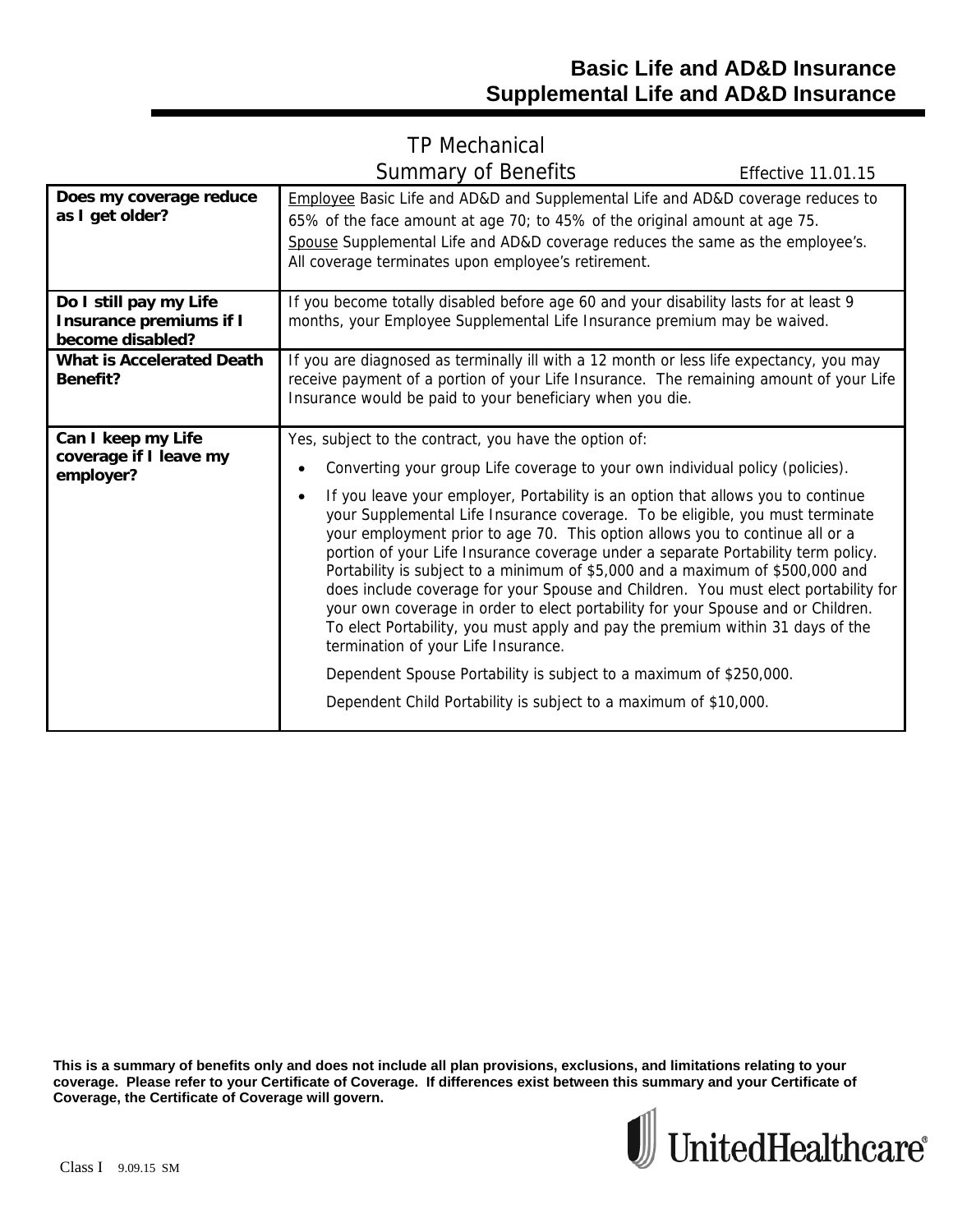### **Basic Life and AD&D Insurance Supplemental Life and AD&D Insurance**

### TP Mechanical Summary of Benefits Effective 11.01.15

### **LIFE AND AD&D COST SUMMARY (Current Monthly Rates)**

| Basic Life and AD&D - Employee                                       | 100% Company Paid                                                                            |                  |                |
|----------------------------------------------------------------------|----------------------------------------------------------------------------------------------|------------------|----------------|
|                                                                      | Current Monthly Rates per \$1,000 of benefit                                                 |                  |                |
|                                                                      | Age Range                                                                                    | Non-Tobacco      | <b>Tobacco</b> |
|                                                                      |                                                                                              | <b>User Rate</b> | User Rate      |
|                                                                      | Ages less than 25                                                                            | \$0.06           | \$0.08         |
|                                                                      | Ages 25-29                                                                                   | \$0.07           | \$0.11         |
|                                                                      | Ages 30-34                                                                                   | \$0.09           | \$0.14         |
| <b>Supplemental Life and AD&amp;D</b>                                | Ages 35-39                                                                                   | \$0.11           | \$0.16         |
| <b>Employee and Spouse</b><br>Spouse rate is based on employee's age | Ages 40-44                                                                                   | \$0.14           | \$0.20         |
|                                                                      | Ages 45-49                                                                                   | \$0.21           | \$0.29         |
|                                                                      | Ages 50-54                                                                                   | \$0.33           | \$0.46         |
|                                                                      | Ages 55-59                                                                                   | \$0.60           | \$0.85         |
|                                                                      | Ages 60-64                                                                                   | \$0.92           | \$1.31         |
|                                                                      | Ages 65-69                                                                                   | \$1.77           | \$2.52         |
|                                                                      | Ages 70-74                                                                                   | \$2.88           | \$4.10         |
|                                                                      | Ages $75+$                                                                                   | \$2.88           | \$4.10         |
| Supplemental Life and AD&D - Child(ren)                              | \$0.18 per \$1,000 of benefit                                                                |                  |                |
| <b>Supplemental AD&amp;D</b>                                         | Employee: \$0.02 per \$1,000<br>Spouse: \$0.05 per \$1,000<br>Child(ren): \$0.05 per \$1,000 |                  |                |

Premium Calculation Samples

#### **Supplemental Life and AD&D:**

- $-$  Employee, age 36, Non-tobacco: \$100,000 x \$0.13 = \$13,000 ÷ \$1,000 = \$13.00 x 12 = \$156.00 ÷ 52 = \$3.00 Weekly
- $-$  Spouse, Tobacco: \$20,000 x \$0.21 = \$4,200  $\div$  \$1,000 = \$4.20 x 12 = \$50.40  $\div$  52 = \$0.97 Weekly
- Child(ren):  $$10,000 \times $0.23 = $2,300 \div $1,000 = $2.30 \times 12 = $27.60 \div 52 = $0.53$  Weekly

## **Important Details**

#### **Exclusions:**

AD&D Insurance does not cover losses caused by or contributed by: